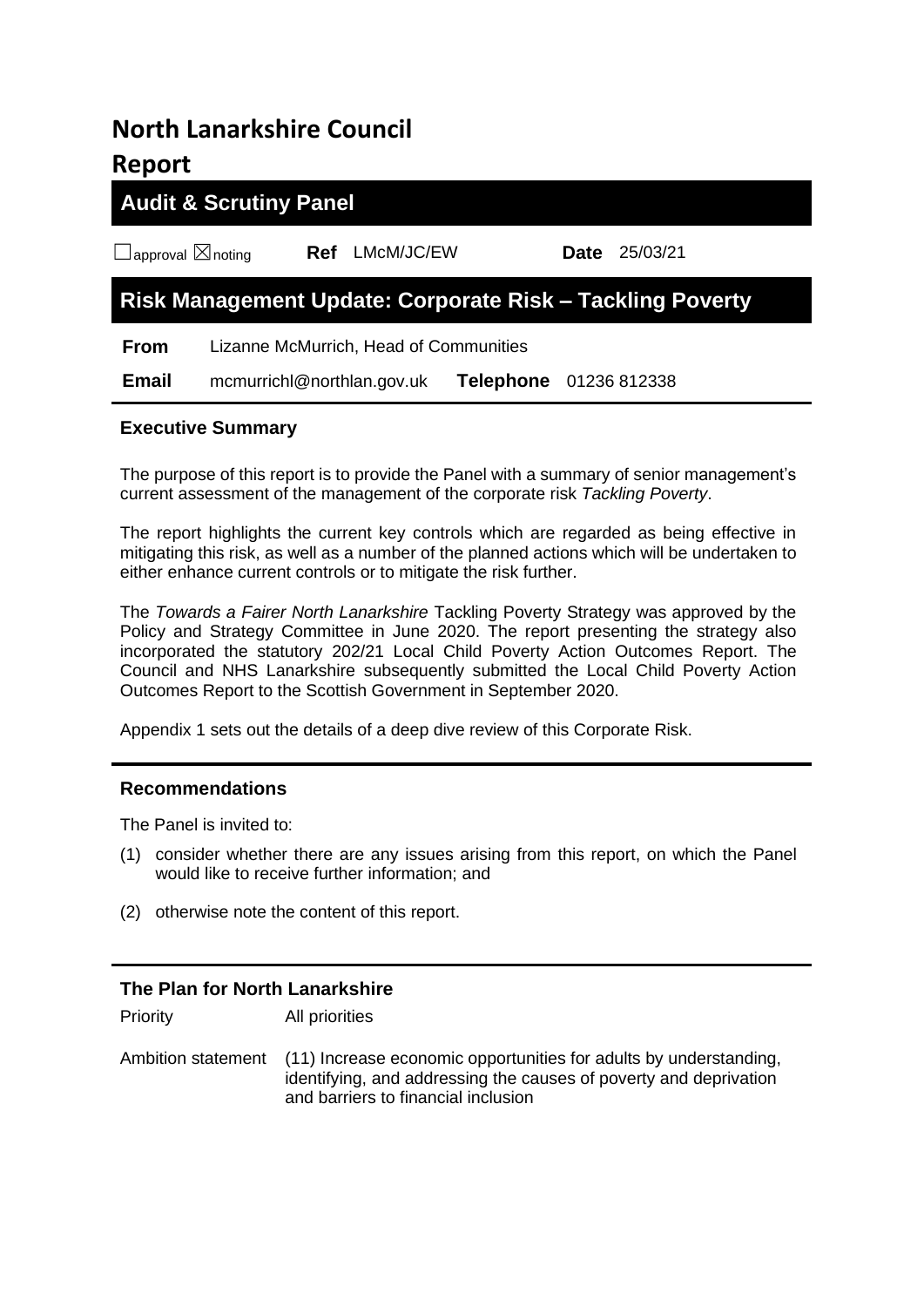### **1. Background**

- 1.1 As part of the agreed approach to the management of key corporate risks, each risk has a nominated member of the Extended Corporate Management as Risk Lead. Each risk has also been assigned to a relevant Corporate Working Group/Management Team for ongoing assessment, monitoring and review. Reviews will be done on a frequency aligned to residual risk rating.
- 1.2 Under the Risk Management part of its agenda, the Panel is seeking to receive more detailed reports on the management of some of the key corporate risks. For this cycle is has been agreed that a report be submitted on the Corporate Risk – *Tackling Poverty.*
- 1.3 This particular risk is aligned to the Tackling Poverty (Member/Officer) Task and Finish Group, Corporate Management Team and the Policy and Strategy Committee, with the Head of Communities identified as the corporate risk lead.
- 1.4 Poverty is a significant feature of Scottish society and affects many people in many different ways. Whilst low income and material deprivation are the issues rightly at the forefront of tackling poverty work, it is recognised that poverty should not merely be reduced to a question of income alone, or material wellbeing; it is also a matter of wellbeing in other senses. There is a complex, interlinking relationship between factors that define and influence poverty and these cannot be looked at in isolation. At present, there are three major factors causing or exacerbating the effects of poverty on people in North Lanarkshire:
	- The effects of reforms to the Welfare System;
	- economic factors (prior, during and post) COVID-19 pandemic; and
	- the impact of the EU Exit within North Lanarkshire.
- 1.5 In June 2020, the Policy and Strategy Committee, approved the *Towards a Fairer North Lanarkshire* - Tackling Poverty Strategy, which sets out a planned approach that seeks to eliminate poverty or make very significant reductions in the level of poverty resulting in benefit to the residents, including, achieving improvement in the overall level of health and wellbeing of communities. The strategy explores all partner's responsibilities and duties under the Child Poverty (Scotland) Act 2017, the Child Poverty Delivery Plan (Child Poverty Action Report), Closing the Attainment Gap, the Fairer Scotland Action Plan and The Plan for North Lanarkshire, so that all agencies' role in tackling poverty and inequalities is clearly agreed and defined.
- 1.6 The approach to Tackling Poverty Corporate Risk was developed in 2019/20 and approved by the Corporate Management Team. The Tackling Poverty Corporate Risk was quickly updated following the emergence and impact of COVID-19, in March/April 2020, resulting in a Tackling Poverty/COVID19 Corporate Risk. This revised Tackling Poverty corporate risk merges the two previous corporate risks and reflects the aims of the *'Towards a Fairer North Lanarkshire'* Tackling Poverty Strategy and associated Action Plan. In line with the Plan for North Lanarkshire Programme of Work review and update for 2021/22, progress in terms of the Tackling Poverty Strategy (encompassing the Local Child Poverty Action Outcome Report), is overseen by the Policy and Strategy Committee through progress reports produced on an annual basis.
- 1.7 Further details on the scope of this risk are detailed in the risk review document in included in Appendix 1.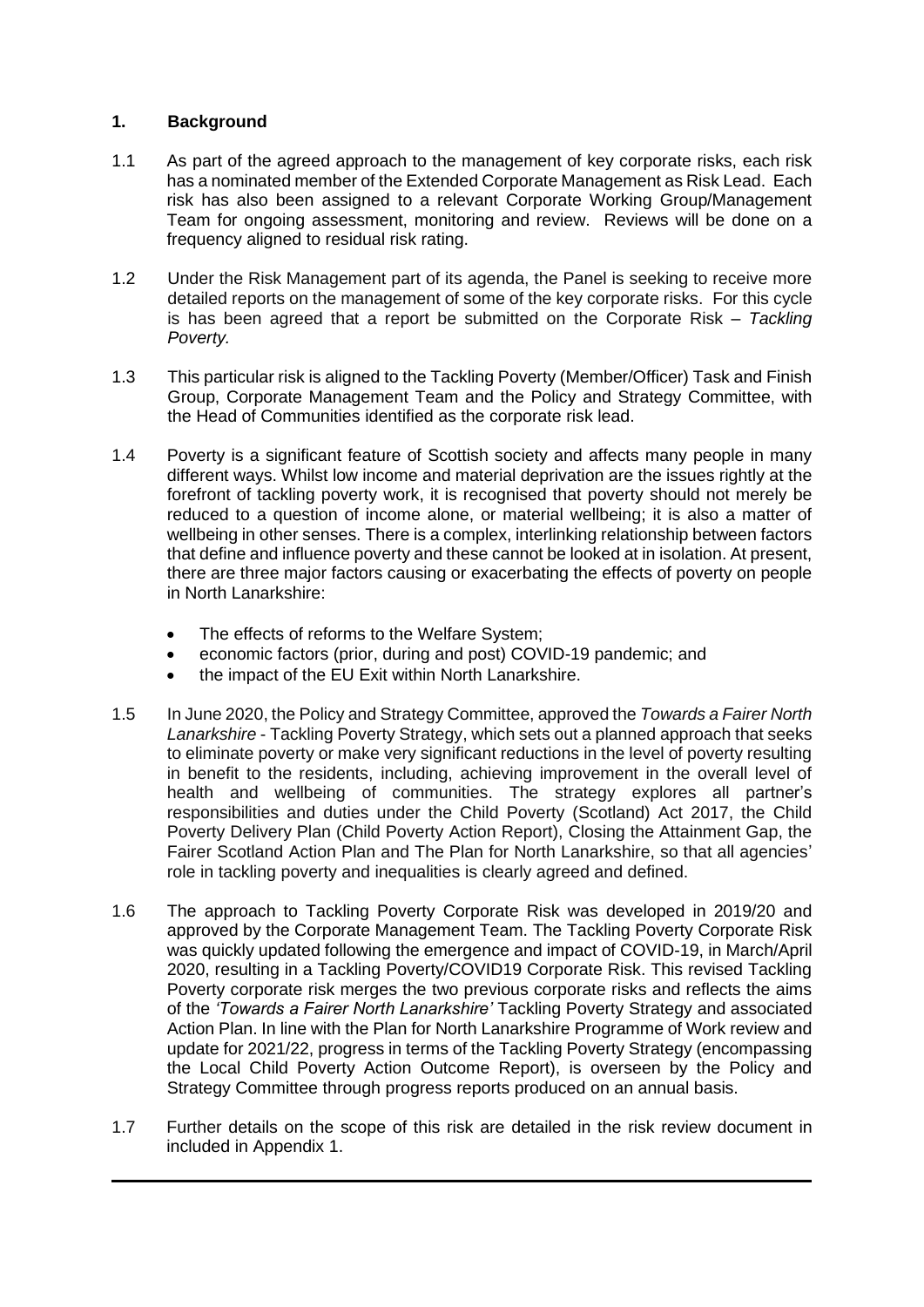## **2. Report**

- 2.1 The initial deep dive review of the *Tackling Poverty* risk was completed in 2018. This resulted in a residual risk rating of *high*. Following the latest review, carried out in February 2021, which combined the Tackling Poverty and COVID-19 impact risk, the residual remains at *high,* due to the a combination of factors, namely:, the impact of the reforms to the welfare systems, the economic factors (pre, during and post) COVID-19 pandemic and the impact of the EU Exit.
- 2.2 A number of key controls are complete and have been implemented such as the establishment of the Tackling Poverty Officer Action Group and Officer's Welfare Reform Action Group who oversee, implement and monitor the Action Plan, reporting to the Policy and Strategy Committee and the short life Member/Officer Tackling Poverty Task and Finish Group.
- 2.3 The Member/Officer Tackling Poverty Task & Finish Group was established in October 2020, Th group is currently examining evidence in terms of the impact of COVID -19 and EU Exit on those in North Lanarkshire already experiencing poverty and inequality as well as those who are likely to fall into poverty as a result of the economic and social impacts of COVID -19 and EU Exit.
- 2.4 The Tackling Poverty Task and Finish Group initially agreed priority areas from the Tackling Poverty Action Plan that required further review due to the pandemic, these are:
	- employment;
	- advice and information (including food poverty and insecurity and fuel poverty);
	- community engagement and
	- emerging issues, such as, affordable credit, debt (rent arrears/Council Tax arrears), homelessness and funeral poverty.
- 2.5 Council Officers and Community Planning Partners have presented evidence and research on the current impact of COVID-19 on the priority areas together with proposed solutions, action and resources required to implement the identified solutions. A key focus of the work to review and update to the Action Plan, included the deepening impact on groups such as care leavers, kinship carers. young people and domestic abuse service users, all of whom who have been disproportionately impacted.
- 2.6 A key control takes the form of bespoke multi-agency engagement and training. This includes on-line training to all partners involved in tackling poverty including NLC, NHS and the community and voluntary sector. It is crucial that the staff awareness and knowledge remains current.
- 2.7 Another key control in place in respect of the updated risk, is the Council's Employability Programme, including Supported Enterprise, who are delivering support to, furloughed workers, lone parents, young people, and unemployed residents including those who have recently been made redundant.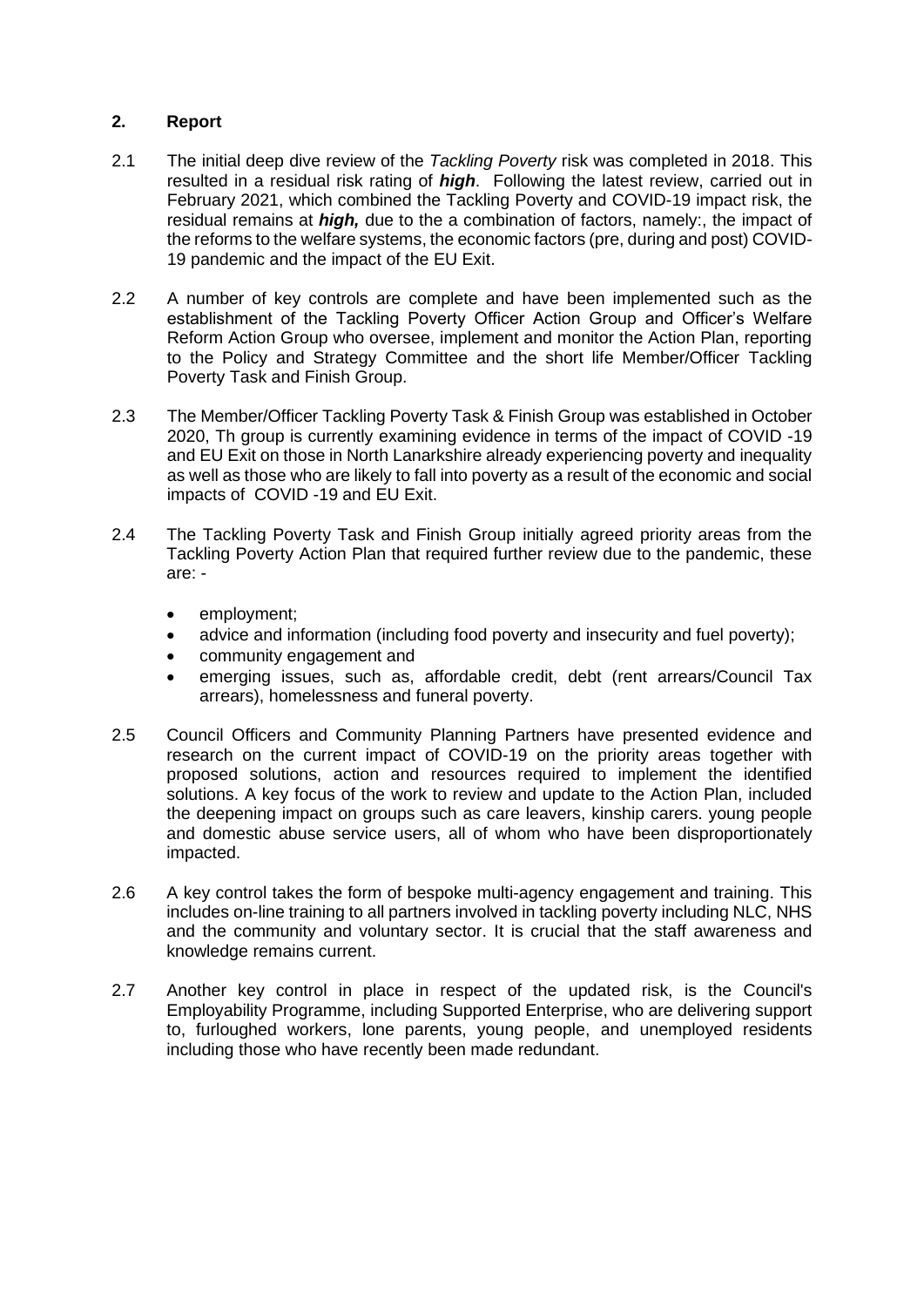- 2.8 Although the revised residual risk rating remains at high; the likelihood is reduced through positive outcomes delivered through the Financial Inclusion Team (FIT) and other services in terms of income maximisation activities. On average, FIT contributes £35m to reduce poverty in North Lanarkshire. The Pre-Covid-19 approach to delivering tackling poverty support and the relationships with partners was beginning to be shaped and driven in a less fragmented manner. This significant strategic move has been further strengthened during the testing times presented by the pandemic. This will ensure that, as the emergency recedes, arrangements and supports do not revert to that fragmented approach.
- 2.9 The Tackling Poverty corporate risk merges the two previous corporate risks and reflects the aims of the *'Towards a Fairer North Lanarkshire'* Tackling Poverty Strategy and Action Plan. In treating the risk, the Council has developed a Tackling Poverty governance structure through the Tackling Poverty Strategy action plan. The action plan also clearly outlines the planned actions required over the next three years to deliver positive outcomes in line with the three key outcomes in respect of tackling poverty, namely: -
	- income from employment;
	- income from social security benefits; and
	- reduction in the cost of living.

The Local Child Poverty Action Outcome Report, embedded within the Tackling Poverty Strategy, includes an approach to tackling Child Poverty that will assist the Council to meet the targets to reduce child poverty in North Lanarkshire. The Tackling Poverty Strategy and action plan has established an approach to support ensuring that the Council's policies and procedures have been "poverty proofed" thereby not only securing optimum impact of tackling poverty work in line with the Fairer Scotland Duty but also delivering an effective and co-ordinated approach to tackling poverty.

2.11 Despite the action taken on the part of the Council over the last 8 years, there has been an increase in child poverty. Therefore, as the pandemic recedes and additional Government supports are potentially withdrawn, the full impact that emerges may be worse than envisaged. Whilst there has been reduction in both likelihood and impact further reductions are not expected until the outputs of the new Tackling Poverty Strategy are in fully in place. This may take some considerable time and it could be at least 18 months before further noticeable improvements could be expected to be in evidence.

## **3. Equality and Diversity**

- 3.1 Fairer Scotland Duty
- 3.1.1 The implementation of *Towards a Fairer North Lanarkshire - Tackling Poverty Strategy* is fully aligned with the requirements of the Fairer Scotland Duty, its purpose being to reduce the inequalities caused by socio economic disadvantage.
- 3.2 Equality Impact Assessment
- 3.2.1 An integrated Fairer Scotland/Equality Impact Assessment was completed during the development of *Towards a Fairer North Lanarkshire - Tackling Poverty Strategy.* The strategy and its associated action plan present an integrated approach to promoting equality across Council services and community planning partners.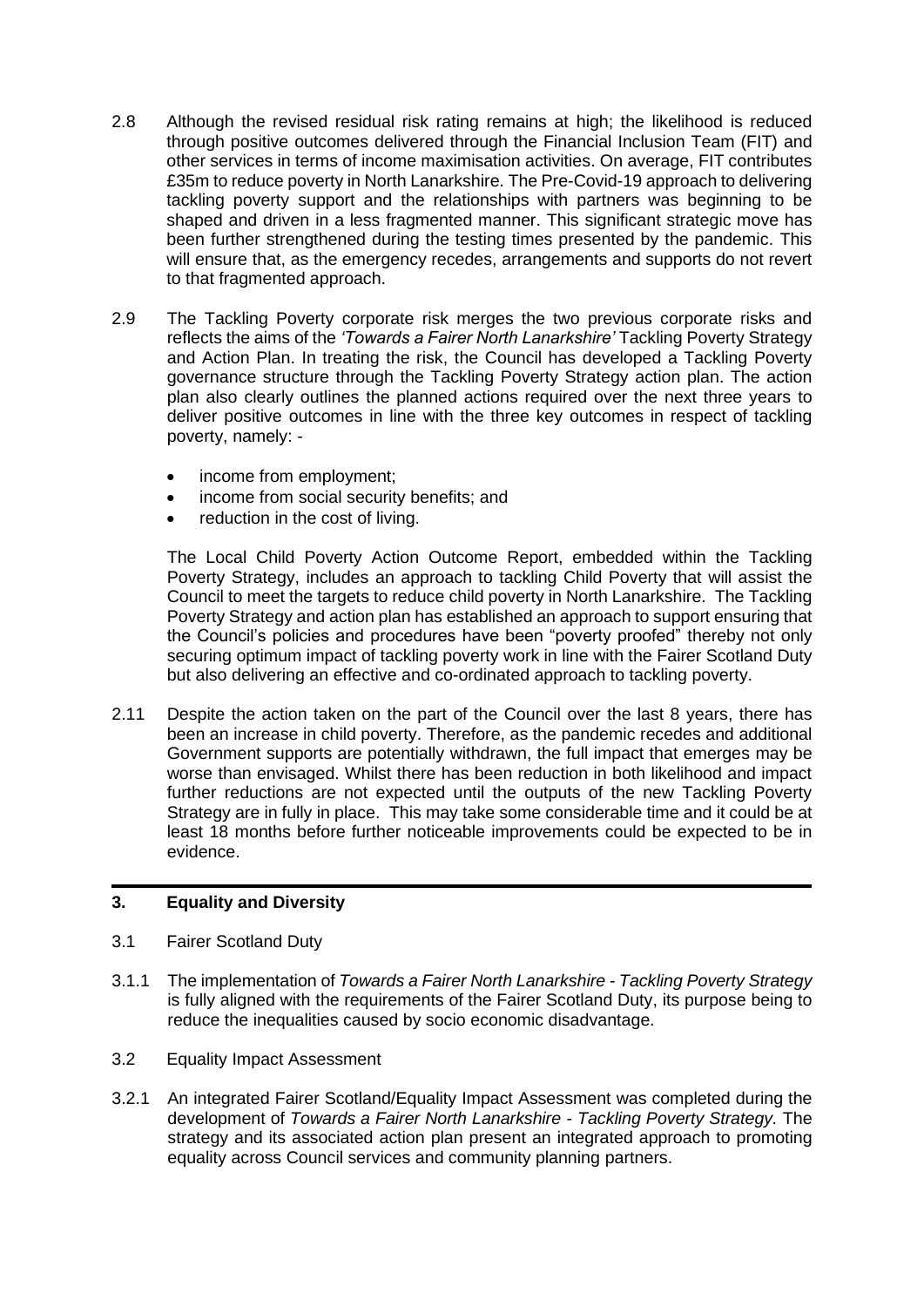### **4. Implications**

- 4.1 Financial Impact
- 4.1.1 None identified.
- 4.2 HR/Policy/Legislative Impact
- 4.2.1 None identified.
- 4.3 Environmental Impact
- 4.3.1 None identified.
- 4.4 Risk Impact
- 4.4.1 Regular review of Key Corporate risks will enable Senior Management and Audit & Scrutiny Panel to maintain a current and accurate view of how key risks facing the Council are being managed, and will enable the Council to demonstrate effective management of its overall risk exposure.

## **5. Measures of success**

5.1 Effective risk management arrangements are designed to assist the Council in achieving planned outcomes and/or mitigate the impacts of adverse events.

## **6. Supporting documents**

6.1 Appendix 1 – Tackling Poverty Corporate Risk

Ly maderal

**Lizanne McMurrich Head of Communities**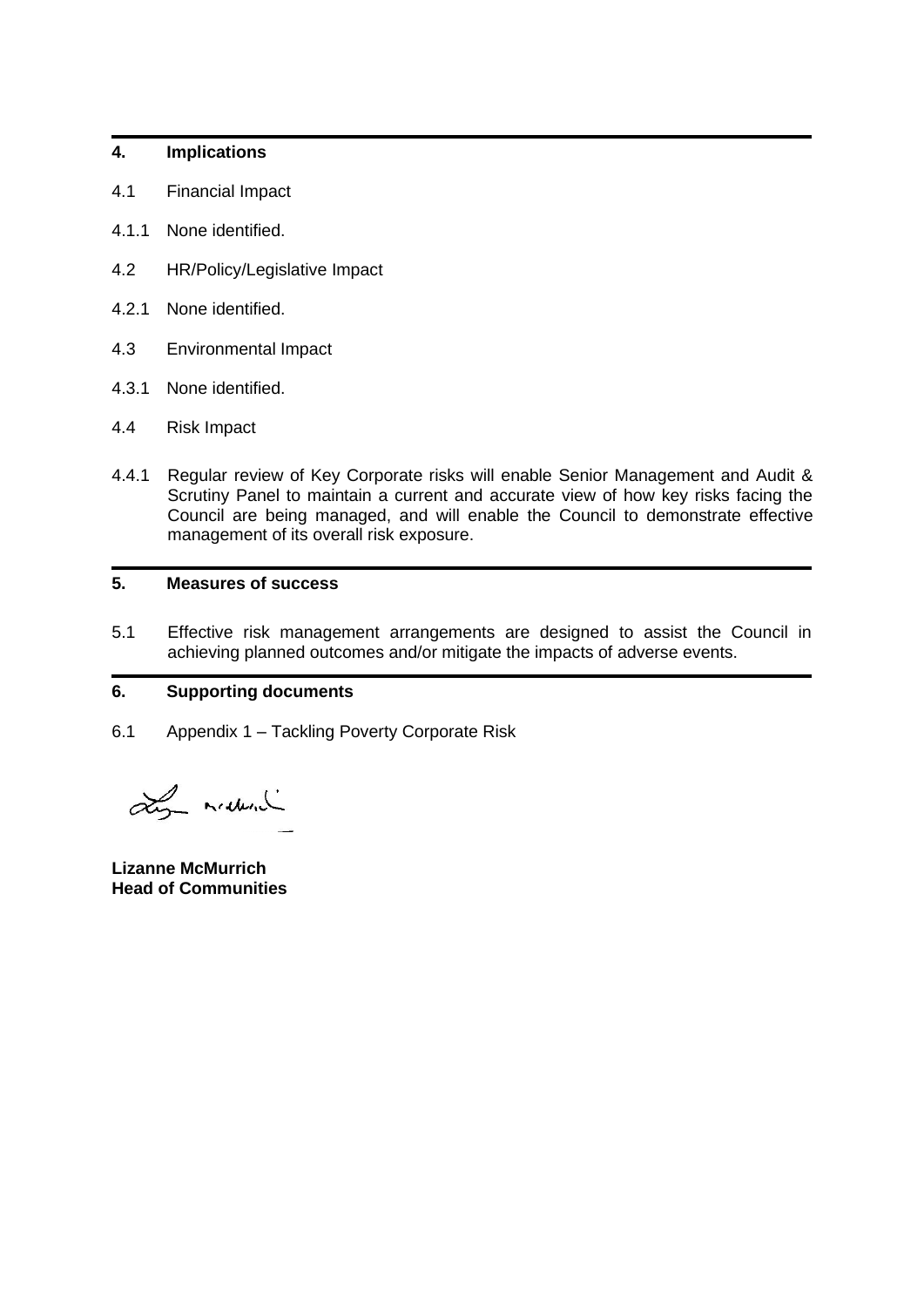#### **Appendix 1**

**Deep Dive Report** RIS0000254 **Risk Title Tackling Poverty <b>Risk Title Access** Poverty **Owner Lizanne McMurrich** 

#### **Risk Context**

Poverty is a significant feature of Scottish society affecting many people in many different ways. Whilst low income and material deprivation are issues rightly at the forefront of the work to combat poverty, we recognise that poverty should not merely considered in terms of income or material wellbeing alone. Importantly, it is also a matter of health and well-being. There is a complex, interlinking relationship between the factors that influence poverty therefore, these factors should not be considered in isolation. At present there are three major factors causing or exacerbating the effects of poverty on people in North Lanarkshire;

1) The impact of reforms to the welfare system;

2) Economic factors (prior, during and post), COVID-19 pandemic; and

3) Potential impact of the EU Exit (The UK left the EU in (January 2020, with a Deal on Trade agreed by Jan 2021).

Within North Lanarkshire there are still unacceptably high levels of deprivation and child poverty and clear areas of inequity and inequality. As a result, there are varying levels of social exclusion across our diverse communities of place and interest. North Lanarkshire is the fourth largest authority area within Scotland, with a population of 340, 180. It is situated in the heart of Scotland with connectivity to the rest of Scotland, the UK and the world. As the fifth most densely populated council area, North Lanarkshire is divided into 21 wards which are represented by 77 elected members. Historically the local authority has experienced higher than average levels of deprivation with the Scottish Index of Multiple Deprivation (SIMD) published in January 2020 identified that across North Lanarkshire, 50,897 people are income deprived, that equates to 15% of our population as opposed to the Scottish average of 12%. Of the 50,897 income deprived population; - 28,426 live in the 20% most deprived data zones and 18,251 live in the 15% most deprived data zones - 22,426 income deprived people live outside the 20% most deprived data zones - 32,646 income deprived people live outside the 15% most deprived data zones. North Lanarkshire is ranked 6th in terms of its share of data zones in the 20% most deprived, sitting behind Inverclyde, Glasgow, North Ayrshire, West Dunbartonshire and Dundee. Five North Lanarkshire data zones are within the 1% most deprived areas of Scotland. Two of these data zones have moved into the worst 1% from their position in the 2016 SIMD; Greenend (SO1011609) and Coatbridge Time Capsule (SO1011561) COVID19, reached the UK in January 2020 with the first Scottish case confirmed in March 2020. The UK has been under Lockdown or Tiered restrictions since March 2020, following the first wave of the virus and from September 2020 to date, under the second wave of the virus. The impact of the COVID-19 pandemic will acutely affect inequality and poverty in North Lanarkshire impacting the most vulnerable in communities. It is estimated that around 75,000 people are most at risk due to income lost as a direct result of Covid-19 and that 630,000 people were in severe poverty prior to the pandemic, including around 160,000 children. Around 156,000 children and young people are estimated to be eligible for free school meals and 1 in 5 households with children report experiencing serious financial difficulty. Lower income households are more likely to have increased debts and more likely to have reduced their savings making it harder to manage financial pressures. Many households are likely to experience additional costs associated with more time spent at home due to local COVID restrictions which will impact on fuel and other costs. Thought should be given to households with higher living costs, including those in rural areas or areas with fewer retail options. Many households are digitally excluded and may not have the skills, equipment, internet access or confidence to access financial support services. The North Lanarkshire claimant count for Universal Credit is currently 76% higher than in March 2020. The Fraser of Allander Institute note that with the roll out of a vaccine, their latest central scenario modelling is slightly more optimistic than their September (2020) commentary, estimating Scotland's economic growth could return to pre pandemic levels by mid-2022, but unemployment could take longer to recover. The Fairer Scotland Duty, introduced in April 2018, places a duty on certain public bodies in Scotland to consider how to reduce inequalities of outcome caused by socioeconomic disadvantage. Socioeconomically disadvantaged households have a higher risk of experiencing negative outcomes. In practice it means ensuring that the decisions taken

**Latest Assessment Due** Mar 2, 2020

**Next Assessment** 2 June 2020

**Frequency** Every 3 Months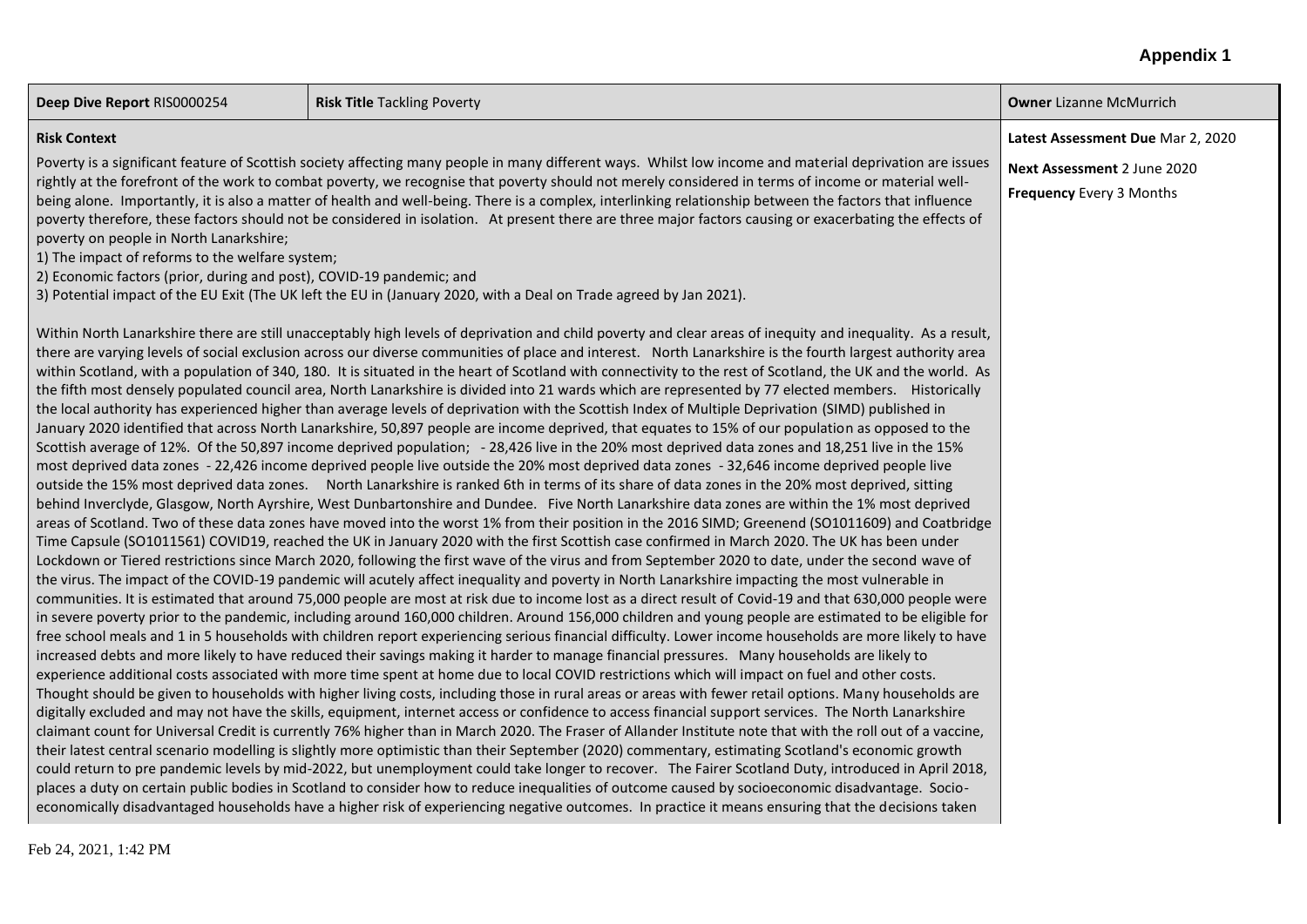| for an authority are informed by consideration of socio-economic disadvantage in the local area and the inequalities of outcome experienced by those<br>living in socio-economic disadvantage. The duty is not only an important means of tackling socio-economic inequality, its effective implementation<br>will also underpin wider local strategies and obligations including the Community Empowerment (Scotland) Act 2015 (regarding tackling inequality), the<br>Child Poverty (Scotland) Act 2017, the Human Rights Act 1998 and the Public Sector Equality Duty (arising from the Equality Act 2010), as well as the<br>National Performance Framework Outcomes. The combined impact of rises in unemployment and losses in income due to the COVID pandemic, the<br>continuing restrictions to control the spread of COVID-19 and the uncertain impact of EU Exit will likely increase levels of financial hardship.                                                                                                                                                                                                                                                                                                                                                                                                                                                                                                                                                                                                                                                                                                                                                                                                                                                                                                                                                                                                                                                                                |                               |
|---------------------------------------------------------------------------------------------------------------------------------------------------------------------------------------------------------------------------------------------------------------------------------------------------------------------------------------------------------------------------------------------------------------------------------------------------------------------------------------------------------------------------------------------------------------------------------------------------------------------------------------------------------------------------------------------------------------------------------------------------------------------------------------------------------------------------------------------------------------------------------------------------------------------------------------------------------------------------------------------------------------------------------------------------------------------------------------------------------------------------------------------------------------------------------------------------------------------------------------------------------------------------------------------------------------------------------------------------------------------------------------------------------------------------------------------------------------------------------------------------------------------------------------------------------------------------------------------------------------------------------------------------------------------------------------------------------------------------------------------------------------------------------------------------------------------------------------------------------------------------------------------------------------------------------------------------------------------------------------------------------------|-------------------------------|
| <b>Risk Description</b>                                                                                                                                                                                                                                                                                                                                                                                                                                                                                                                                                                                                                                                                                                                                                                                                                                                                                                                                                                                                                                                                                                                                                                                                                                                                                                                                                                                                                                                                                                                                                                                                                                                                                                                                                                                                                                                                                                                                                                                       | <b>Organisation Structure</b> |
| There is a risk that North Lanarkshire Council does not contribute to reducing poverty in North Lanarkshire through failure to identify, manage, monitor<br>and reduce the causes and effects of inequality and poverty in NL, we do not improve the lives of people in North Lanarkshire, or that we inadvertently<br>take decisions or introduce policy that has unintended consequences.                                                                                                                                                                                                                                                                                                                                                                                                                                                                                                                                                                                                                                                                                                                                                                                                                                                                                                                                                                                                                                                                                                                                                                                                                                                                                                                                                                                                                                                                                                                                                                                                                   | North Lanarkshire Corporate   |
| Due To                                                                                                                                                                                                                                                                                                                                                                                                                                                                                                                                                                                                                                                                                                                                                                                                                                                                                                                                                                                                                                                                                                                                                                                                                                                                                                                                                                                                                                                                                                                                                                                                                                                                                                                                                                                                                                                                                                                                                                                                        |                               |
| Lack of overall co-ordinating strategy creating a fragmented approach both internal and external; not having a strategy which engages and has<br>participation from all stakeholders - these being people with experience of poverty, internal NLC functions, elected members, key external parties:<br>NHS, Police, Scottish Government the third sector; Tackling poverty agenda not having sufficient focus and sponsorship across NLC; not acting on the<br>Tackling Poverty Strategy/Action Plan Outcomes which relate to tackling poverty; Lack of dedicated resource to direct and co-ordinate anti- poverty<br>initiatives across relevant stakeholders (i.e. a Tackling Poverty Team); not having clear roles and responsibilities and governance arrangements to co-<br>ordinate and oversee all related activities; Not fully understanding the factors that cause poverty or prevent optimisation of anti-poverty initiatives<br>including health inequalities, education, skills and training, lack of affordable housing, fuel poverty, funeral poverty; failure to provide residents with<br>appropriate benefit and money advice and support; Introduction of Universal Credit and other Welfare Reform changes; EU Exit could result in low<br>income groups being disproportionately affected by price rises in food and fuel, and medical supplies being particularly vulnerable to severe extended<br>delays; not being able to identify a complete and comprehensive picture of poverty levels across NL.                                                                                                                                                                                                                                                                                                                                                                                                                                                                                |                               |
| Impact                                                                                                                                                                                                                                                                                                                                                                                                                                                                                                                                                                                                                                                                                                                                                                                                                                                                                                                                                                                                                                                                                                                                                                                                                                                                                                                                                                                                                                                                                                                                                                                                                                                                                                                                                                                                                                                                                                                                                                                                        |                               |
| External<br>Continued decline in health, social issues, employment and the economy; poor relationships with citizens/partners; not closing the Attainment Gap and<br>impact on educational outcomes; For certain families and individuals there will be increased levels of poverty and child poverty; Across NL is envisaged<br>that there may be deterioration in the physical and mental health of those whose income is reduced as there is a clear link between mental and<br>physical health and poverty levels. Ultimately this could result in higher self-harm and suicide rates; Level of crime could increase in locations where<br>there is social deprivation; according to best available information, nearly 77,000 residents will be impacted by Universal Credit and/or other welfare<br>reform changes over the next 5 years with the majority being Council tenants in receipt of Housing benefit/Council Tax Reduction Scheme and/or users<br>of IJB Services; It is estimated that around 75,000 people are most at risk due to income lost as a direct result of Covid-19 and that 630,000 people<br>were in severe poverty prior to the pandemic, including around 160,000 children. Around 156,000 children and young people are estimated to be<br>eligible for free school meals and 1 in 5 households with children report experiencing serious financial difficulty. Lower income households are more<br>likely to have increased debts and more likely to have reduced their savings making it harder to manage financial pressures. The North Lanarkshire<br>claimant count for Universal Credit is currently 76% higher than in March 2020. The Fraser of Allander Institute note that with the roll out of a vaccine,<br>their latest central scenario modelling is slightly more optimistic than their September (2020) commentary, estimating Scotland's economic growth<br>could return to pre pandemic levels by mid-2022, but unemployment could take longer to recover. |                               |

Feb 24, 2021, 1:42 PM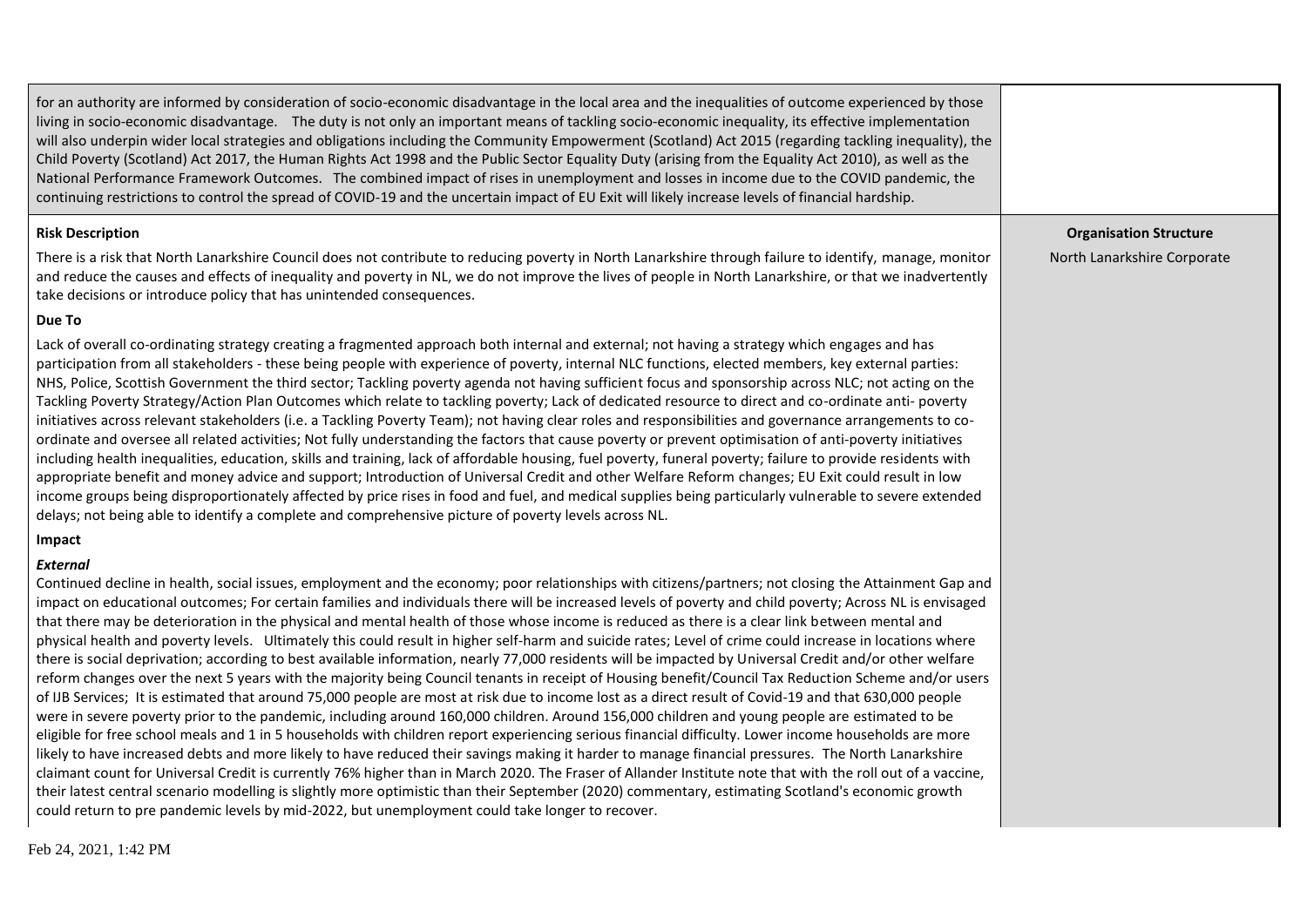#### *Internal*

Failure to meet statutory duties under the Child Poverty (Scotland) Act 2017 and the Child Poverty Delivery Plan (Child Poverty Action Report); Inability to access funding from Scottish Government to deliver the outcomes/targets for Child Poverty by 2030 (interim targets by 2023); negative impact on reputation; Negative impact on achievement of NL Shared Ambition as expressed in The Plan for North Lanarkshire and the associated Programme of Work; Increased demand for some services e.g. Education and Families, Social Work Services, Housing Services, Revenue Services and the Financial Inclusion Team; Increase in rent arrears (over £3M 2018-19 from Council tenants on Universal Credit); Sub-optimal use of resources; Fall in rent and council tax revenue; Housing Revenue Account impacted

#### **Corporate Priorities**

- Improving economic opportunities and outcomes
- Supporting all children to realise their full potential
- Improving the health, wellbeing and care of communities

| Inherent Assessment ASM0001605 | kelihood -<br>. | - Impact - | $\sim$ $-$<br>High -<br>$- -$ |
|--------------------------------|-----------------|------------|-------------------------------|
|--------------------------------|-----------------|------------|-------------------------------|

#### **Likelihood Reason**

Without a robust strategy, encompassing multiple internal and external parties, no supporting operational initiatives and specialised subject matter expertise, it is almost certain that NLC would not be able to respond reasonably to the challenges arising from the Plan for North Lanarkshire; the Child Poverty Act (2017), Fairer Scotland Action Plan, Scottish Attainment Challenge and the Fairness Commission.

#### **Impact Reason**

Without controls, including a team dedicated to dealing with Tackling Poverty and similar welfare reform related issues, impact would not be reduced. Impact on some individuals could be catastrophic and lead to higher suicide rates and other serious mental and physical health issues. It is almost certain that there would be a larger impact on North Lanarkshire than other surrounding more affluent areas. Experience from the Ravenscraig closure provides evidence of a similar impact and in addition to the Welfare Reform reductions of £64m there would be a further reverse multiplier effect across North Lanarkshire.

| <b>Controls and Actions</b>                                                                                                                                                                                                                         | Owner             | <b>Status</b> | <b>Completion Date</b> |
|-----------------------------------------------------------------------------------------------------------------------------------------------------------------------------------------------------------------------------------------------------|-------------------|---------------|------------------------|
| <b>CON0000717 - Tackling Poverty Strategy</b>                                                                                                                                                                                                       | John Campbell     | Enhancing     |                        |
| ACT0000465 - CON0000717 - (P005.1) Seek approval of Tackling Poverty Strategy at Policy & Strategy Committee<br>that captures the Fairness Commission recommendations and national requirements, and links to the employability<br>services review. | Lizanne McMurrich | Complete      | 11 June 2020           |
| ACT0000466 - CON0000717 - Task & Finish Group examining Overarching Tackling Poverty Strategy (Action Plan)<br>including evaluation of impacts of EU Exit and Covid-19. Reporting 1st cycle 2021.                                                   | John Campbell     | Underway      | 31 March 2021          |
| ACT0000467 - CON0000717 - Clarify structures, governance, roles and relationships, how groups link together to<br>CMT for agreement as part of future report. Under review as part of the work of the Tackling Poverty                              | Lizanne McMurrich | Underway      | 30 September 2021      |

Feb 24, 2021, 1:42 PM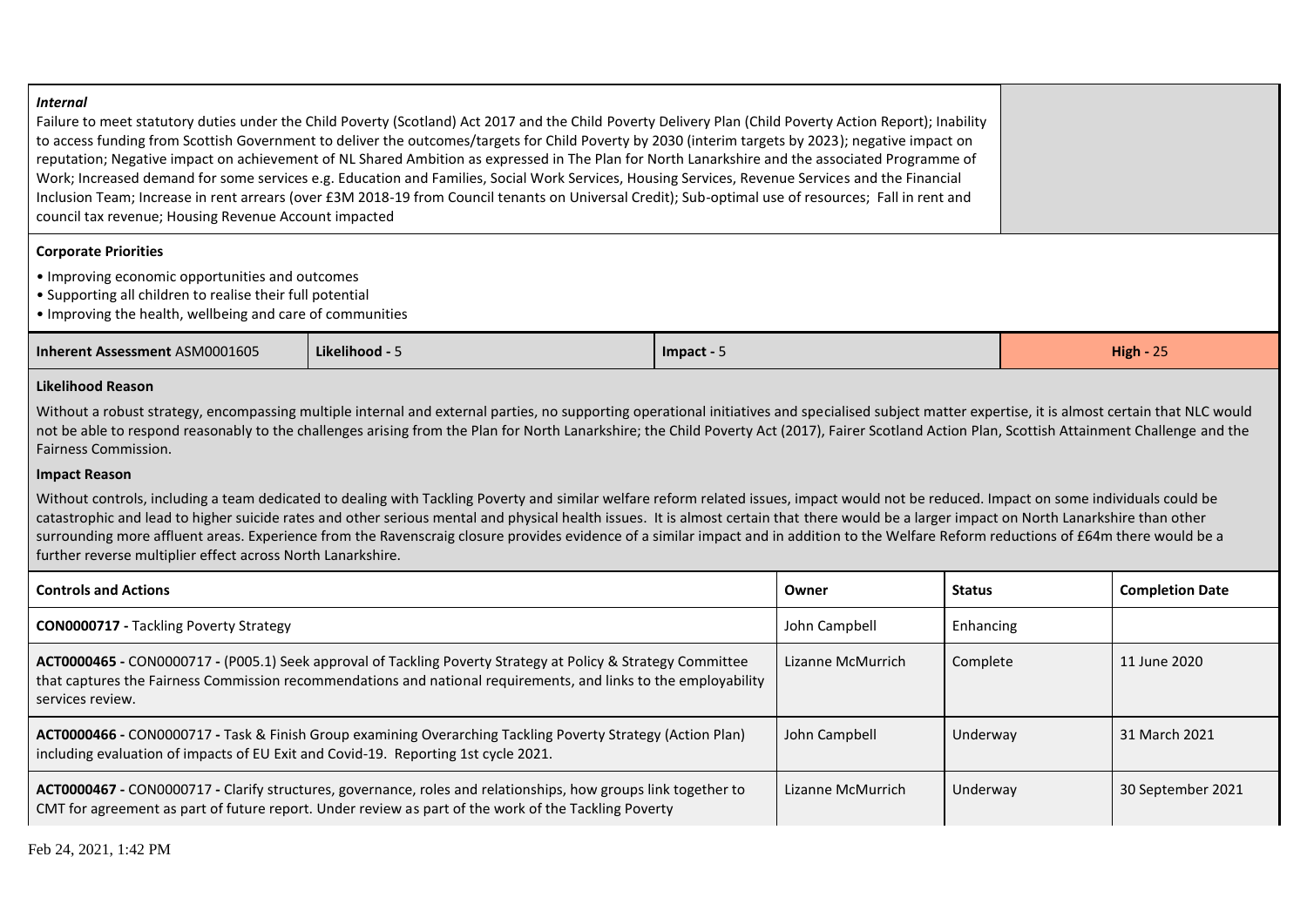| Member/Officer Task and Finish Group.                                                                                                                                                                                                                                                                                                                                                                                                                                                                                                                                                                                                                                                                             |                       |             |                   |
|-------------------------------------------------------------------------------------------------------------------------------------------------------------------------------------------------------------------------------------------------------------------------------------------------------------------------------------------------------------------------------------------------------------------------------------------------------------------------------------------------------------------------------------------------------------------------------------------------------------------------------------------------------------------------------------------------------------------|-----------------------|-------------|-------------------|
| ACT0000468 - CON0000717 - Propose creation of a dedicated Tackling Poverty Team. Look at as part of Advice &<br><b>Information Services.</b>                                                                                                                                                                                                                                                                                                                                                                                                                                                                                                                                                                      | Lizanne McMurrich     | Underway    | 30 September 2021 |
| ACT0000470 - CON0000717 - (P005.1) Implement a Child Poverty Delivery Plan in line with legal requirements.<br>(This is an integral part of the Tackling Poverty Strategy.)                                                                                                                                                                                                                                                                                                                                                                                                                                                                                                                                       | Lizanne McMurrich     | Complete    | 11 June 2020      |
| ACT0000471 - CON0000717 - (P016) Homelessness and Related Support - Deliver on the intentions laid out in the<br>Rapid Rehousing Transition Plan (RRTP). Completion date TBA entered on system as 31 March 2020                                                                                                                                                                                                                                                                                                                                                                                                                                                                                                   | Stephen Llewellyn     | Complete    | 31 March 2020     |
| ACT0000472 - CON0000717 - (P005.1) Explore options to improve fuel poverty for those most vulnerable.                                                                                                                                                                                                                                                                                                                                                                                                                                                                                                                                                                                                             | <b>Brian Lafferty</b> | Complete    | 31 March 2020     |
| ACT0000474 - CON0000717 - (P041) Implement anti-poverty actions in line with the Child Poverty Delivery Plan<br>and Tackling Poverty Strategy; including a clear focus on pedagogical practices and support to address food poverty.<br>Schools and centres submitting poverty proofing policies, scrutiny and monitoring will be ongoing.                                                                                                                                                                                                                                                                                                                                                                        | Anne Munro            | Complete    | 12 November 2019  |
| ACT0000475 - CON0000717 - (P065) - Develop proposals for full consolidation of the Living Wage and wider review<br>of pay and grading model. Pay and grading model will be kept under ongoing review in anticipation of further<br>increases in the living wage rate as part of wider government policy and pressure from Trade Unions to target low<br>rates of pay which contribute to in work poverty.                                                                                                                                                                                                                                                                                                         | Fiona Whittaker       | Complete    | 31 March 2020     |
| CON0000718 - Tackling Poverty Task & Finish Group will examine the impact of COVID -19 and EU Exit on those in<br>North Lanarkshire already experiencing poverty and inequality as well as those who are likely to fall into poverty as<br>a result of the economic and social impacts of COVID-19 and EU Exit.                                                                                                                                                                                                                                                                                                                                                                                                   | Lizanne McMurrich     | Enhancing   |                   |
| ACT0000694 - CON0000718 - Pre-Covid the approach to Tackling Poverty and relationships with partners were<br>beginning to be less fragmented and in fact have been strengthened during the testing times presented by the<br>pandemic - there is a need to ensure as the emergency recedes that arrangements do not revert back to a<br>fragmented approach. Review end March once Short life member/officer working group has reviewed impacts of<br>Covid.                                                                                                                                                                                                                                                      | John Campbell         | Underway    | 31 March 2021     |
| ACT0000695 - CON0000718 - The impact of the COVID-19 pandemic and EU Exit will acutely affect inequality and<br>poverty in North Lanarkshire impacting the most vulnerable in communities. In order to best coordinate the Council<br>and partners recovery response, it is proposed that a short term working group be established in order to properly<br>examine the impact of COVID -19 and EU Exit on those in North Lanarkshire already experiencing poverty and<br>inequality as well as those who are likely to fall into poverty as a result of the economic and social impact of COVID -<br>19 and EU Exit. The approach to recovery planning will be established on the principle of build better back | Lizanne McMurrich     | Underway    | 30 September 2021 |
| CON0000719 - Tackling Poverty Officers Action Group with agreed terms of reference (inc IJB)<br>$E_{\rm A}L$ , 0.4 . 0.001 . 1.40 $\overline{DM}$                                                                                                                                                                                                                                                                                                                                                                                                                                                                                                                                                                 | John Campbell         | Implemented | 17 December 2019  |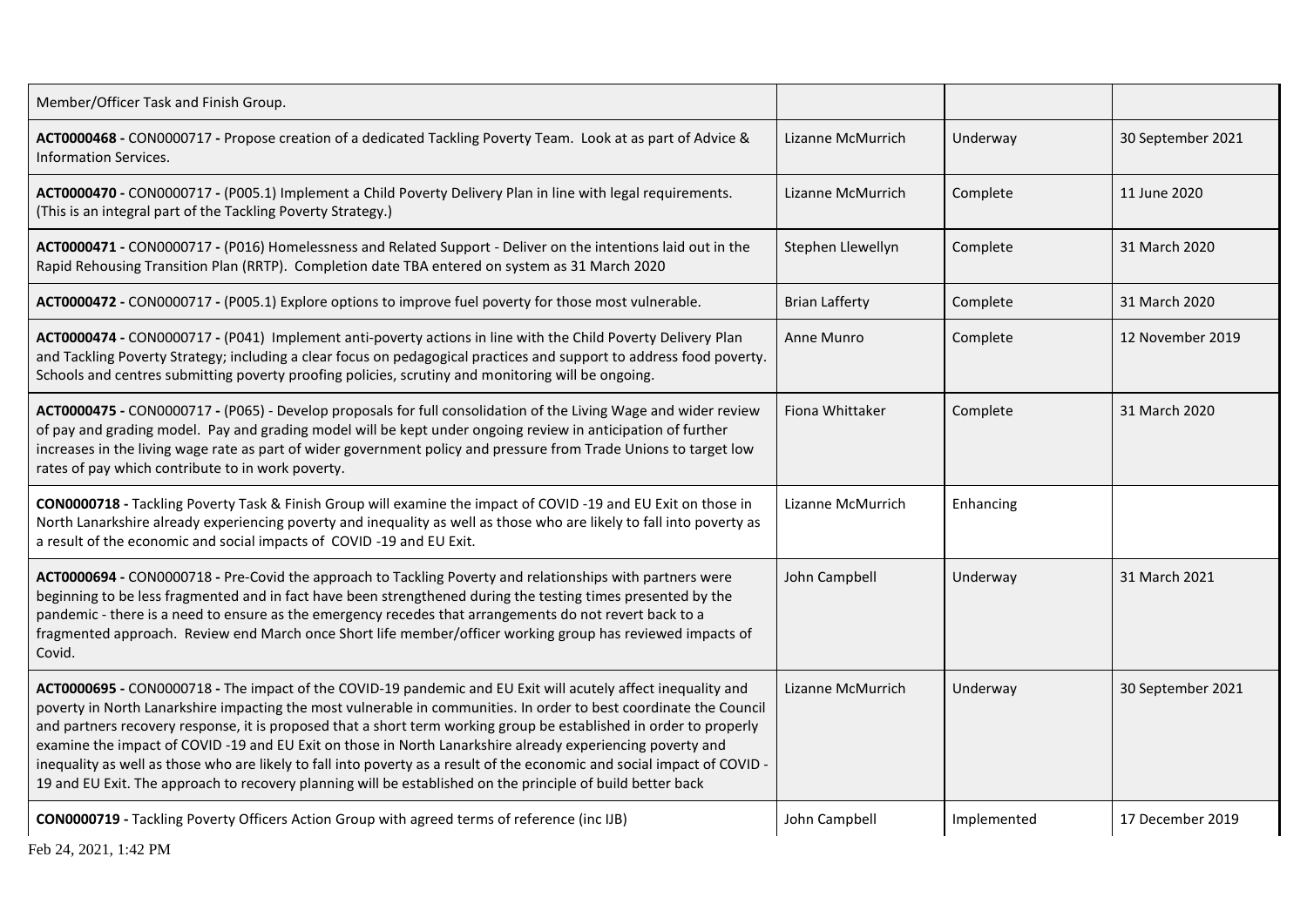| CON0000720 - Welfare Reform Officer's Group with agreed terms of reference (Inc IJB)                                                                                                                                                                                                                                                          | John Campbell     | Implemented | 17 December 2019  |
|-----------------------------------------------------------------------------------------------------------------------------------------------------------------------------------------------------------------------------------------------------------------------------------------------------------------------------------------------|-------------------|-------------|-------------------|
| CON0000721 - Local Child Poverty Action annual report sets out proposal to support government to reduce targets                                                                                                                                                                                                                               | John Campbell     | Implemented | 17 December 2019  |
| CON0000722 - Commitment to deliver the overall arching Tackling Poverty Strategy aligned with The Plan for North<br>Lanarkshire and the Programme of Work.                                                                                                                                                                                    | John Campbell     | Implemented | 17 December 2019  |
| CON0000723 - Multi-agency engagement and training developed, including on-line training to all partners involved<br>in tackling poverty. Training delivered including via e-learning to key functions within NLC, NHS and Third Sectors.<br>Maintains staff awareness.                                                                        | Amanda Gallagher  | Implemented | 17 December 2019  |
| CON0000724 - Tackling Poverty Officers AG Funding sub Group - will monitor the need and opportunities for<br>Funding (internal/external), and submit and ensure adherence with grant conditions.                                                                                                                                              | John Campbell     | Implemented | 17 December 2019  |
| CON0000725 - Food Poverty Working Group - Implement North Lanarkshire Council's Food Poverty Framework                                                                                                                                                                                                                                        | Amanda Gallagher  | Implemented | 17 December 2019  |
| CON0000726 - Club 365 Project (sits within PO41)                                                                                                                                                                                                                                                                                              | Michael Dolan     | Implemented | 17 December 2019  |
| <b>CON0000727 - SAC and PEF funding and initiatives</b>                                                                                                                                                                                                                                                                                       | Tim Sharpe        | Implemented | 17 December 2019  |
| CON0000728 - Council's Employability Programme including Supported Enterprise. Delivering support to<br>unemployed residents including those who have recently been made redundant.                                                                                                                                                           | Paul Kane         | Enhancing   |                   |
| ACT0000473 - CON0000728 - (P024) Complete review of Employability services and implement new model. 1st<br>phase reported to P&S 19/3/2020. Progress completion of action plan.                                                                                                                                                               | Yvonne Weir       | Underway    | 30 September 2021 |
| CON0000729 - Financial Inclusion Team provides advice, information and support to residents and support internal<br>client facing services e.g. HSC, Housing                                                                                                                                                                                  | John Campbell     | Enhancing   |                   |
| ACT0000469 - CON0000729 - Recommend the creation of a Memorandum of Understanding for the Financial<br>Inclusion Team with all services including IJB Adult Social Work Services and Education & Families (will help reduce<br>fragmentation). Under review as part of the work of the Tackling Poverty Member/Officer Task and Finish Group. | John Campbell     | Underway    | 30 September 2021 |
| CON0000730 - NLC funds external services to provide information to reduce impact of poverty including welfare<br>reform changes (inc CAB)                                                                                                                                                                                                     | John Campbell     | Implemented | 17 December 2019  |
| <b>CON0000731</b> - Monitoring and reducing the level of rent arrears                                                                                                                                                                                                                                                                         | Stephen Llewellyn | Implemented | 17 December 2019  |
| CON0000732 - Maximising and monitoring of council income (housing benefit and council tax reduction scheme)                                                                                                                                                                                                                                   | Paul Doherty      | Implemented | 17 December 2019  |